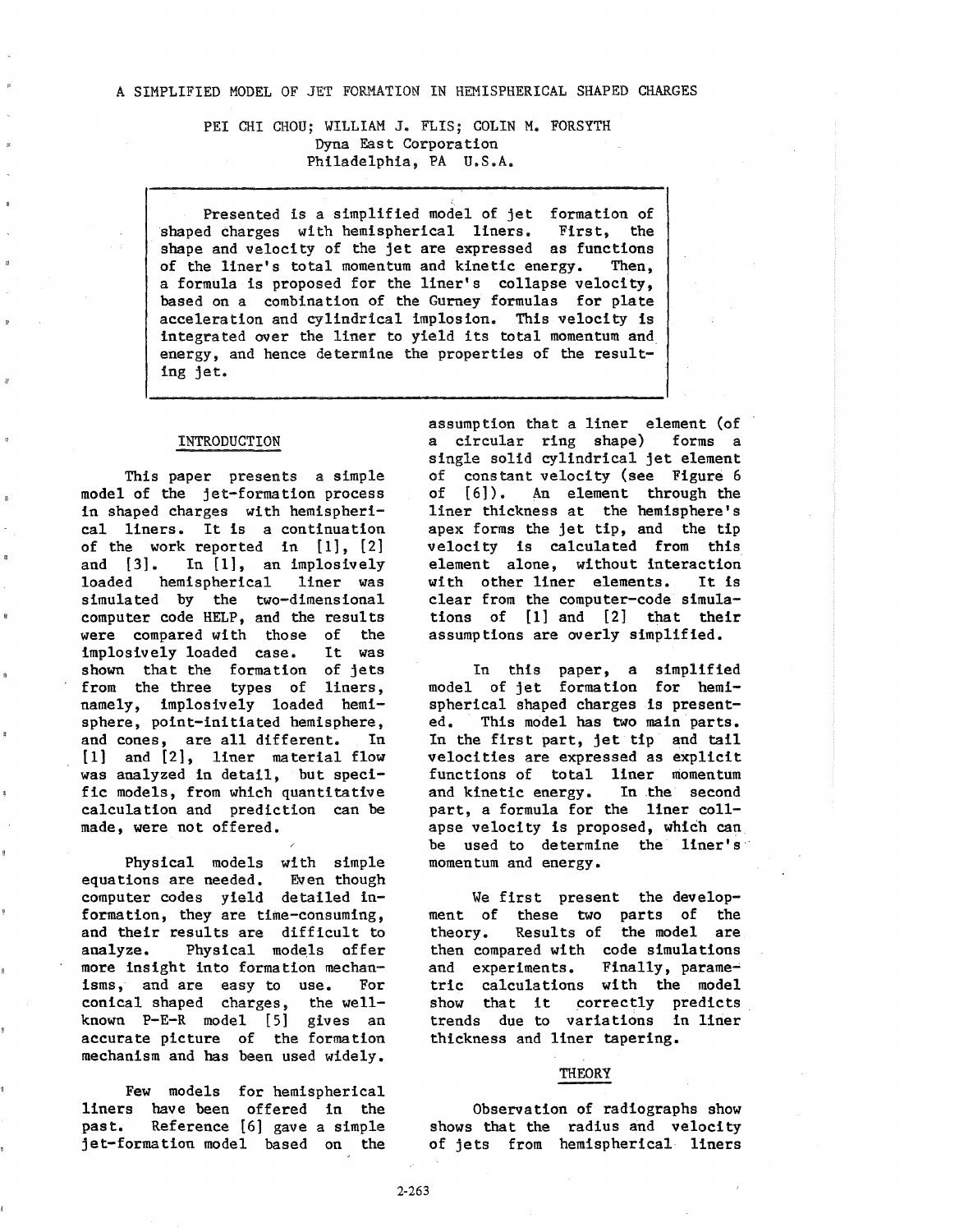usually both have linear variations<br>along the length. For simplicity, along the length. the jet is assumed to have the shape of a truncated cone and a<br>linear distribution of velocity linear distribution along its length as shown in Figure 1. The accuracy of this assumption is demonstrated in Figure 2, which presents a grid plot from a DEFEL simulation of a hemispherical shaped charge. The linearity of the jet velocity was more fully demonstrated in [3], and the linearity of the radius is discussed in [2].



### Jet Position



 $Time = 100.0$  usec Cycle = 4048

 $= 0.412$ 

 $\overline{p}$ 

تا-<br>تا-<br>تا-

.<br>יידן יידוי די

 $R(\text{in.})$ 

COORDINATE,

RADIAL

Ļ,

The jet can then be completely described by specifying four properties: the velocities and radii<br>of its tip and tail. These properof its tip and tail. ties can be determined by four input<br>quantities. Three of the inputs Three of the inputs could be the total mass, axial momentum, and kinetic energy of the<br>collapsing liner. Under these collapsing liner. Under these conditions, the mass, axial momentum, and kinetic energy of the jet

may be expressed as:  
\n
$$
M = \frac{1}{3} \rho \pi \ell r_n^2 (p^2 + p + 1)
$$
 (1)

$$
P = \frac{1}{12}p \pi \ell r_n^2 \left[ (3p^2 + 2p + 1) v_m \right] + (p^2 + 2p + 3) v_n \right]
$$
 (2)

$$
E = \frac{1}{60} \rho \pi \ell r_n^2 \left[ (6p^2 + 3p + 1) v_m^2 \right]
$$
  
+  $(3p^2 + 4p + 3) v_m v_n$   
+  $(p^2 + 3p + 6) v_n^2$  (3)

where

$$
p = \frac{r_m}{r_n}
$$

and



# LINEAR JET RADIUS APPROXIMATION

 $\mathbf{r}_{\mathbf{n}}^{\mathbf{r}}$ 

 $= 0.094$ 

L

 $\begin{bmatrix} 1 \\ -1 \end{bmatrix}$ 

r L

 $\mathbb{Z}$ 

 $\begin{bmatrix} \phantom{-} \end{bmatrix}$ 

 $\int$ 



as Calculated by the DEFEL Code.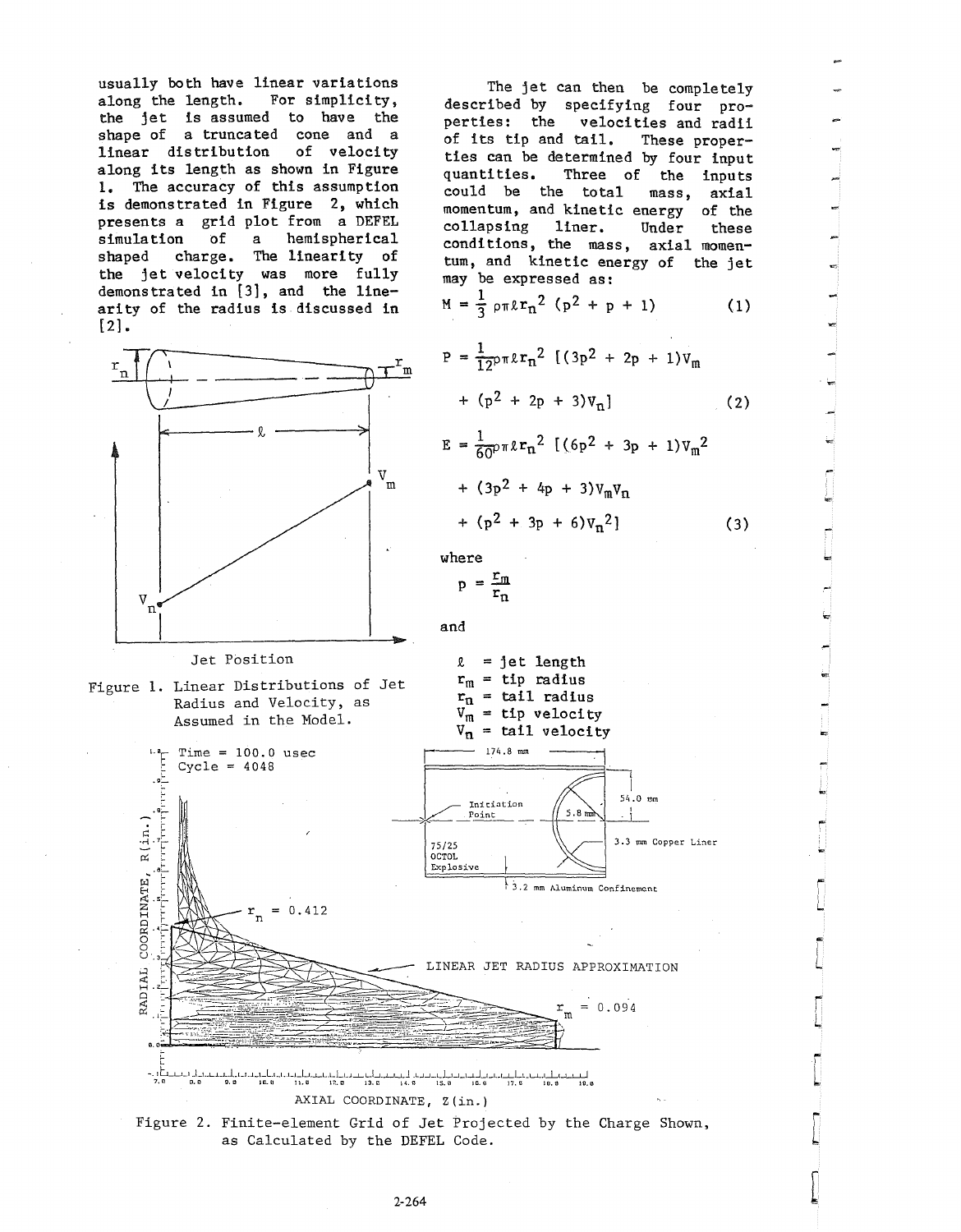If the mass, momentum, and energy of a collapsing liner are given, then the above equations are insufficient to determine all four variables that describe the jet's velocity distribution and shape. However, if the ratio of the tip and tail radii is known, these three equations may be inverted to give expressions of the velocities and radii in terms of the mass, momen-<br>tum, and energy. Thus, the above tum, and energy. Thus, the above<br>equations may be rearranged to equations may be yield:

$$
\frac{V_m}{V_{CG}} = \left(\frac{2p_1}{3p_2} + \frac{p_3 K_2}{2p_2 K_1}\right) + \frac{p_3}{p_2} A \tag{4}
$$

$$
\frac{V_{n}}{V_{CG}} = -\frac{K_{2}}{2K_{1}} - A
$$
 (5)

$$
r_n^2 \ell = \frac{3M}{\rho \pi} \frac{1}{p_1} \tag{6}
$$

in which

$$
A = \left[\frac{K_{2}^{2} - 4K_{1}K_{3}}{4K_{1}^{2}} + \frac{5p_{1}}{3K_{1}} \left(\frac{E}{1/2 \text{ MV}_{GG}}\right)\right]^{1/2}
$$
\n
$$
p_{1} = p^{2} + p + 1
$$
\n
$$
p_{2} = \frac{p^{2}}{2} + \frac{p}{3} + \frac{1}{6}
$$
\n
$$
p_{3} = \frac{p^{2}}{6} + \frac{p}{3} + \frac{1}{2}
$$
\n
$$
p_{4} = p^{2} + \frac{p}{2} + \frac{1}{6}
$$
\n
$$
p_{5} = \frac{p^{2}}{2} + \frac{2p}{3} + \frac{1}{2}
$$
\n
$$
p_{6} = \frac{p^{2}}{6} + \frac{p}{2} + 1
$$
\n
$$
K_{1} = \frac{p_{3}p_{5}}{p_{2}} + p_{6} + \frac{p_{3}^{2}p_{4}}{p_{2}^{2}}
$$
\n
$$
K_{2} = \frac{4p_{1}p_{3}p_{4}}{3p_{2}^{2}} + \frac{2}{3} \frac{p_{1}p_{5}}{p_{2}}
$$
\n
$$
K_{3} = \frac{4p_{4}p_{1}^{2}}{9p_{2}^{2}}
$$

and  $V_{CG} = P/M$  is velocity of the center of mass of the jet. Given the jet mass M, axial momentum **P,**  kinetic energy E, and radius p, the jet's tip and tail velocities and radii may be computed from these equations.

Note that the expressions for jet velocity, Equations (4) and (5), depend on the jet radii only through their ratio,  $p = r_m/r_n$ . That is, the velocities are independent of the scale of the jet, as expected. If we assume a value for the radius ratio p, then the tip and tail velocities of all possible' jets may be given by a single curve.

Such a plot is given in Figure 3 for a value of  $p = 0.25$ . Observation of jet radiographs and the results of hydrocode simulations indicates that this value is a good<br>approximation. Ratios of the tip Ratios of the tip and tail velocities to the average velocity are plotted versus the energy ratio  $E/\frac{1}{2}MV_{CG}^2$ . The value of the energy ratio reflects the<br>rate of jet stretching. For an rate of jet stretching. energy ratio equal to unity,  $V_m =$  $V_n = V_{CG}$ , and there is no stretch-<br>ing at all. For a given  $V_{CG}$ , For a given  $V_{CC}$ , greater energy indicates a larger difference between  $V_m$  and  $V_n$ , and a higher stretching rate. For a 42° conical charge,  $V_{CG}$  is high (5.24 km/s); therefore, the actual therefore, the actual stretching is high, even though the energy ratio is small.



Model and Two-Dimensional Hydrocode for a Ratio of Tip and Tail Radii of 0.25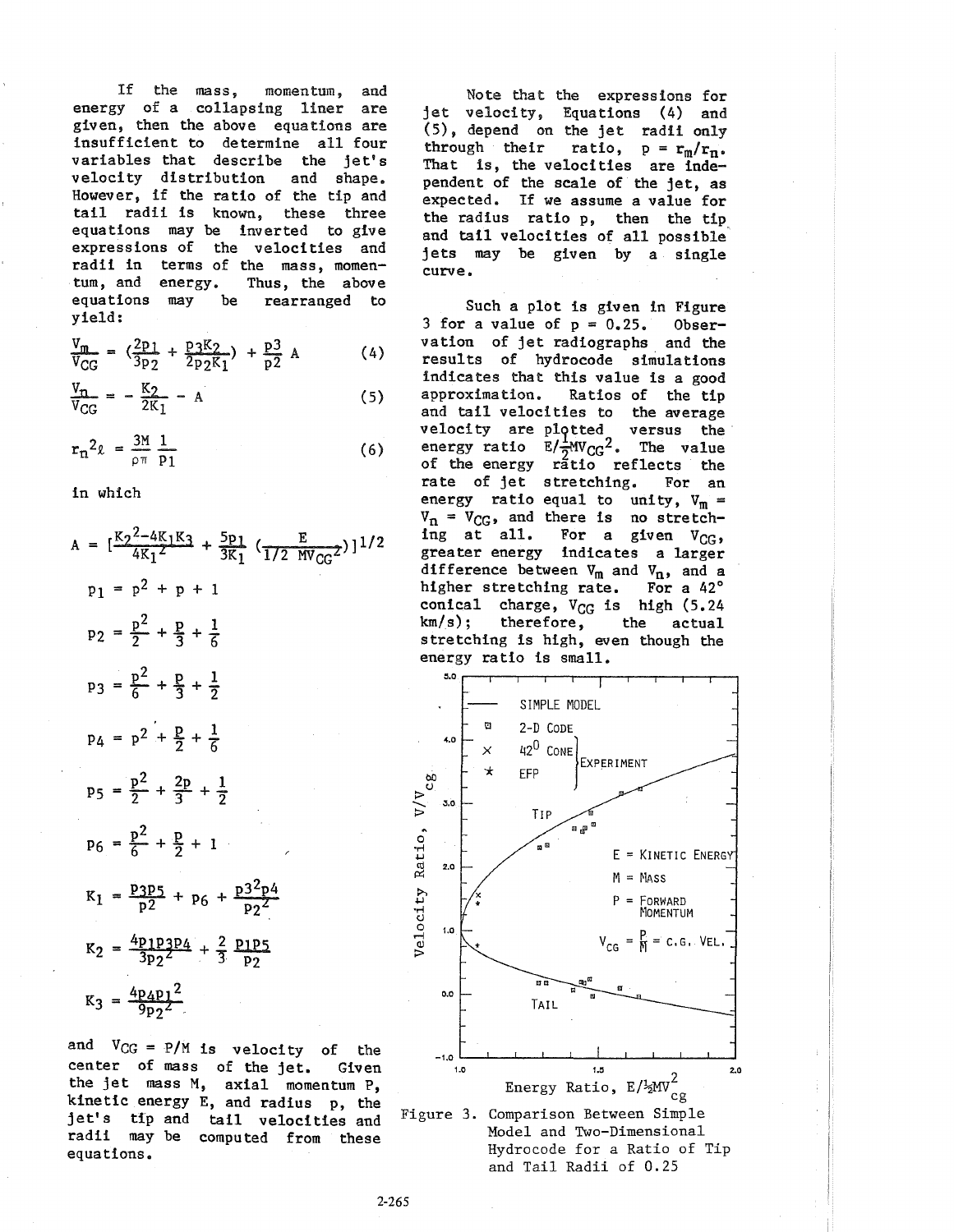Included in Figure 3 are a number of points corresponding to jet velocity data predicted by DEFEL. These data are also listed in Table 1. Note that these points are quite close to the curves. Also included are data points from tests of a 42° conical copper shaped charge and a copper selfforging-fragment (SFF) charge. The SFF data fall appreciably inside the curves, probably because the radius ratio was actually somewhat grea ter than 0.25.

made in this figure. First, the code data fit the curves quite well. Several observations can be This indicates that the assumptions made as to the character of the jet (linear velocity distribution, truncated conical shape, ratio of tip to tail radius)<br>are acceptable, and that mass, are acceptable, and momentum, and kinetic energy are indeed constant.

Second, some predicted relationships among jet characteristics may be clearly seen from these curves. For a given average jet velocity  $V_{CG}$ , the tip velocity increases and the tail velocity decreases with kinetic energy; that is, stretching rate increases with kinetic energy.

For a warhead of given size, however, experience has shown that the available energy is practically constant. (In fact, code simulations have shown that shaped charges, hemi charges, and self-forgingfragments of the same, diameter project jets with kinetic energies within 20% of one another.) In

Figure 4, we see that, for jets of equal energy, tip velocity decreases and tail velocity increases with<br>average jet velocity. This may be average jet velocity. explained by considering that the jet kinetic energy may be divided into two parts, one associated with the average velocity and the other, the stretching component.

$$
E = \frac{1}{2} \int V^2 dm = \frac{1}{2} \int V_{CG}^2 dm
$$
  
+  $\frac{1}{2} \int (V^2 - V_{CG}^2) dm$  (7)



Figure 4. Jet Tip and Tail Velocities as a Function of Total Forward Momentum for Several Values of Jet Kinetic Energy as Predicted by the Model.

Table 1. Data from Hydrocode Simulations of Hemispherical Charges

| Design<br>No. | Diam.<br>(mm) | Charde Liner Thickness Hinetic Forward<br>----------------- |          |                |                           |       | Velocity $(km/s)$ |      |      |
|---------------|---------------|-------------------------------------------------------------|----------|----------------|---------------------------|-------|-------------------|------|------|
|               |               | Pole                                                        | (mm) Rim | Energy<br>(MJ) | Momentum Mass<br>$(KN-S)$ | (ka)  | Tip               | Tail | C.G. |
| $L1 - A$      | 127           | 3.3                                                         | 3.3      | 0.783          | 0.643                     | 0.435 | 4.86              | 0.00 | 1.47 |
| $L1-B*$       | 127           | 3 <sub>3</sub>                                              | 3.3      | 0.873          | 0.694                     | 0.435 | 5.11              | 0.20 | 1.59 |
| $L2 - A$      | 127           | 3.3                                                         | 1.65     | 0.861          | 0.613                     | 0.323 | 5.18              | 0.00 | 1.89 |
| $L2-B$ *      | 127           | 3.3                                                         | 1.65     | 0.951          | 0.660                     | 0.323 | 5.45              | 0.20 | 2.04 |
| $LD-1$        | 95            | 2.09                                                        | 2.09     | 0.895          | 0.499                     | 0.178 | 6.60              | 0.60 | 2.79 |
| $LD-2$        | 95            | 2.375                                                       | 1.425    | 0.940          | 0.478                     | 0.159 | 7.20              | 0.65 | 3.00 |
| $LD-3$        | 95            | 2.85                                                        | 1.425    | 0.871          | 0.453                     | 0.169 | 7.00              | 0.61 | 2.68 |
| $LD-4$        | 95            | 3.8                                                         | 1.9      | 0.805          | 0.483                     | 0.212 | 6.60              | 0.64 | 2.27 |
| $LD-5$        | 95            | 2.375                                                       | 1.1875   | 0.910          | 0.439                     | 0.154 | 7.62              | 0.61 | 2,86 |

\*with wave-shaper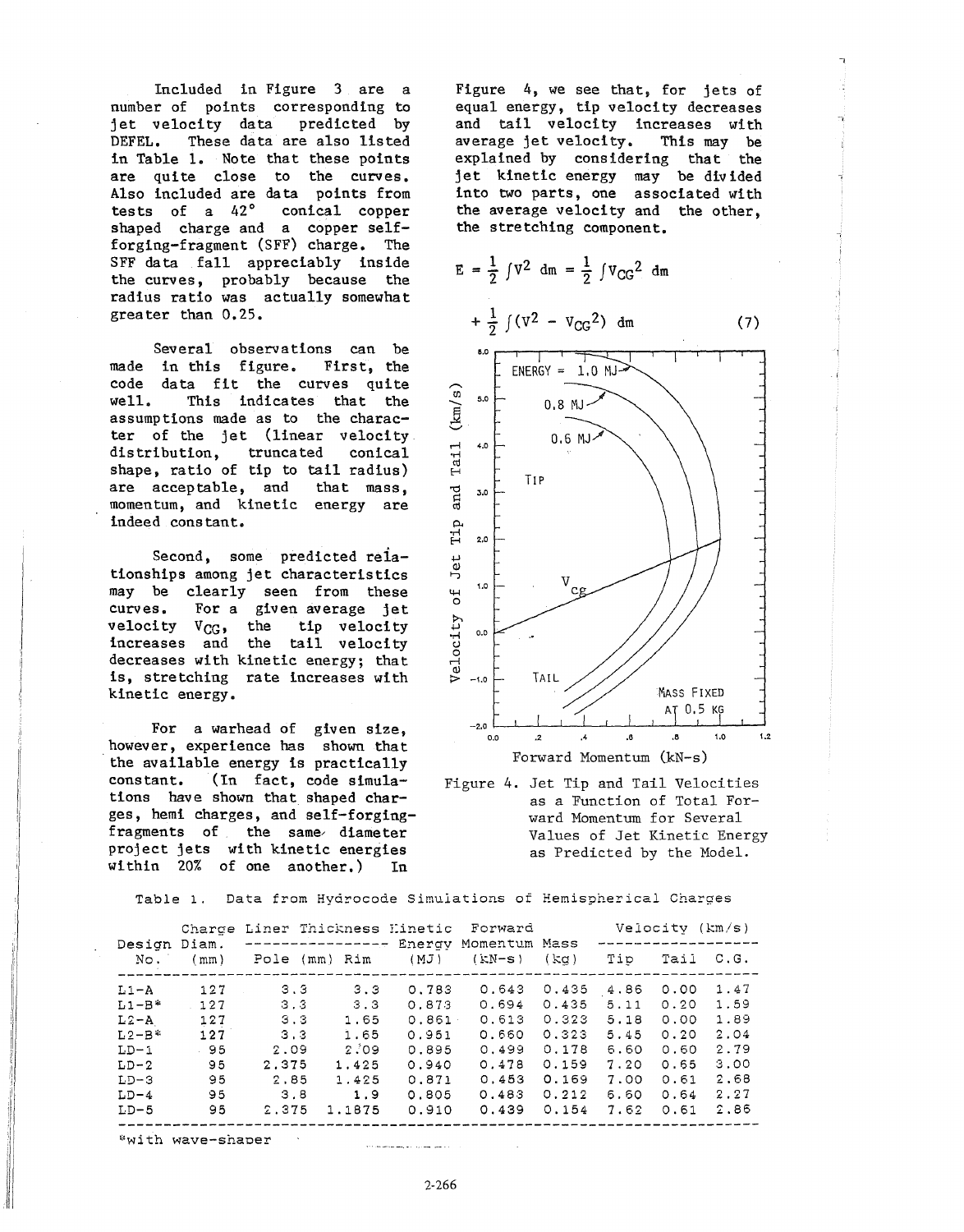When the average velocity is increased, the first term becomes larger. If the total energy is constant, the stretching decrease.

For hemispherical liners, hydrocode simulations indicate that all the liner mass goes into the jet. If the mass of the jet is fixed, and the total kinetic energy is fixed, then the model shows larger total forward momentum, and<br>smaller tip speed, as shown in smaller tip speed, as Figure 4.

The forward momentum is dependent on the liner slope. At one end of the spectrum, the liner is close to a disc, like an SFF liner; all the energy serves to drive the liner forward. As a result, the forward momentum is large, but the difference between jet tip and tail speeds is small, and tip speed is low. The<br>other extreme is a small-angle is a small-angle conical liner (shaped charge), where initially most of the liner energy is in the form of inward radial velocity, and later splits into a fast-moving jet tip, and slowmoving jet tail or slug. The net<br>forward momentum is small. In other forward momentum is small. words, for fixed total jet mass and kinetic energy, the high tip speed is achieved by driving the liner more inward radially, the high-speed portion of the jet has less mass, and the total forward momentum is small.

This model is primarily for nearly hemispherical liners, but it<br>is also applicable to SEFs. For a is also applicable to SEFs. non-stretching SFF projectile, with no velocity gradient, the forward momentum is a maximum, as shown in Figure 4 as the extreme right point on each constant-energy curve.

When applying this model to conventional shaped charges with narrow angle cones, there are two ways of accounting for the mass. The total liner mass could be considered, which means that the jet tail is actually the "slug" tail, according to the accepted theory and terminology of [5]. Alternatively, only the mass of the jet may be considered, excluding the mass of the slug.

## FORMULAS FOR LINER COLLAPSE

Equations  $(4)$  to  $(6)$  can be used to predict jet-velocity and radius distributions if the jet's total mass, momentum, and energy are known. These quantities are assumed the same as for the collapsing liner. In this section, formulas for the velocity of each point of the liner are presented. The total momentum and energy will then be obtained by integration.

The nature of the explosive<br>acceleration of a hemispherical acceleration of a hemispherical<br>liner varies along the liner's liner varies along the liner's<br>contour. Near the liner axis, the Near the liner axis, the problem is similar to the acceleration of a metal plate by a layer of explosive. But near the rim, the situation is closer to the explosive collapse of a cylindrical shell. To predict the velocity of the collapsing hemi liner, then, we shall<br>combine the Gurney formulas for combine the Gurney these two problems.

If we denote by  $V_p$  the component of liner velocity due to plate acceleration, and by  $V_c$  the component due to cylindrical implosion, then the total velocity may be given by:

$$
V_{\text{total}} = f(\phi) V_{\text{p}} + g(\phi) V_{\text{c}} \qquad (8)
$$

where f and g are functions of the liner polar coordinate  $\phi$ . The total velocity includes only the plate component at the pole,  $f(0^{\circ}) = 1$ ,  $g(0^{\circ}) = 0$ , while at the rim, only the cylindrical component,  $f(90^{\circ}) = 0$ ,  $g(90^{\circ}) = 1$ . Also, over the Also, over the entire liner, we require that  $f(\phi)$  +  $g(\phi) = 1$ . Several sets of functions satisfying these requirements have been considered here, the most successful of which is

$$
f(\phi) = 1 - \sin \phi
$$
  
g(\phi) = \sin \phi (9)

The velocity components  $V_p$  and  $V_c$  are obtained from the appropriate Gurney formulas. The classical formula for a plate is: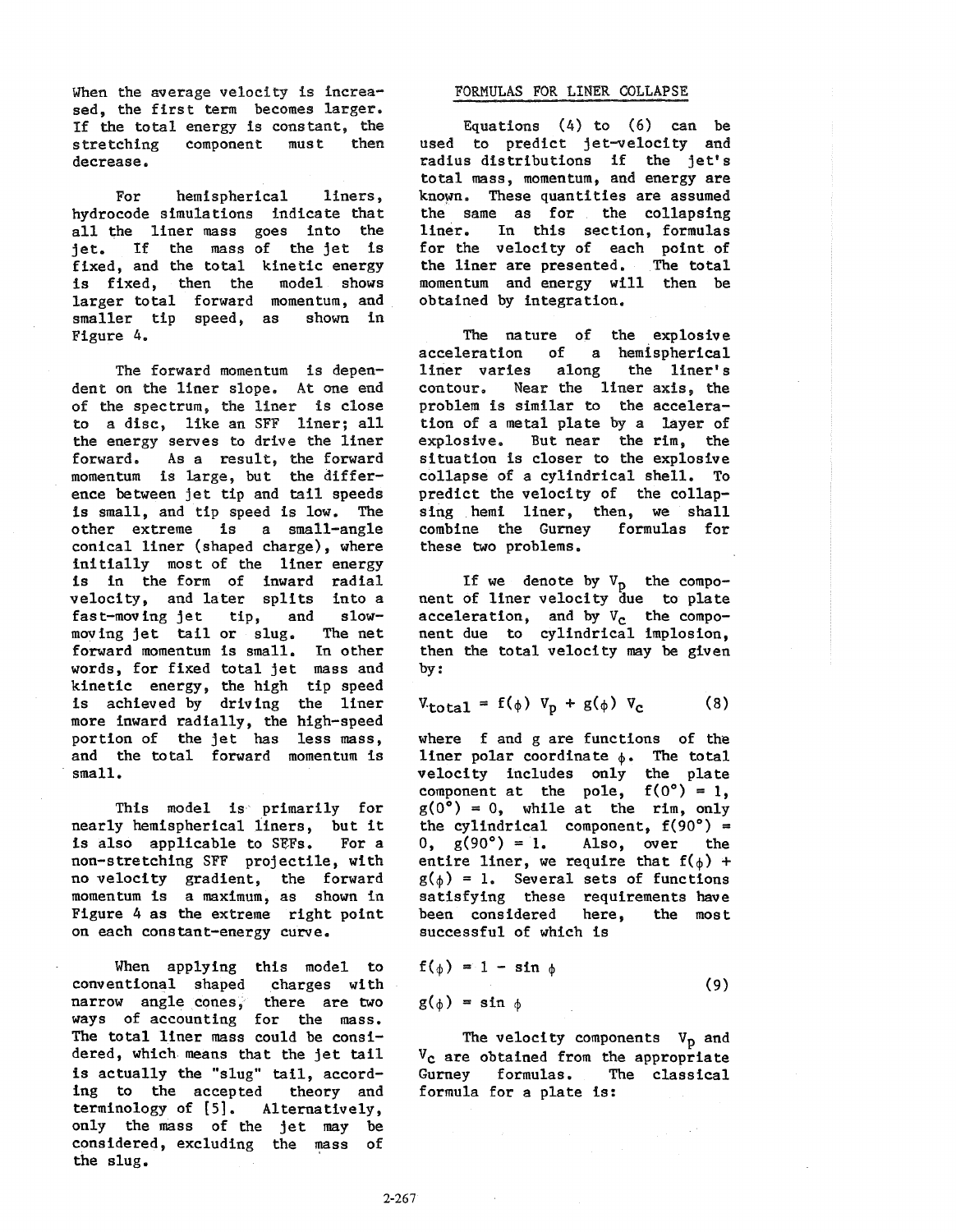$$
v_p = \sqrt{2E} \left[ \frac{(1 + 2 \frac{M}{C_p})^3 + 1}{6(1 + \frac{M}{C_p})} + \frac{M}{C_p} \right]^{-1/2}
$$

where E is the Gurney energy, M is the liner mass, and C<sub>p</sub> is the explosive mass associated with the plate formula, defined as a cylindrical tube projected axially from the liner element, as in Figure 5.

The other velocity component is given by the cylindrical implosion formula derived by Chanteret [7]:

$$
V_C = \sqrt{2E} \left[ \left( \frac{Re^2 - R_1^2}{R_x^2 - R_1^2} \right) \frac{M}{C_C} + \frac{1}{6} \right]^{-1/2} \frac{(11)}{}
$$

where R<sub>i</sub> and R<sub>e</sub> are the interior and exterior radii of the explosive, and C<sub>c</sub> is the mass of the explosive associated with the cylindrical implosion formula, defined in Figure



Figure 5. Definition of Metal and Explosive Masses Used in Gurney Formulas.

5.  $R_X$  is the radius of an assumed rigid surface within the explosive, given by:

$$
R_X^3 + 3R_X \left[ (R_e + R_1) \frac{\rho_Q}{\rho_{GI}} \left( \frac{M}{C_c} R_e + \frac{M_{LR}}{C_c} I \right) \right]
$$
  
+ 
$$
R_1 R_e \left[ -3(R_1 + R_e) R_1 R_e \left[ \frac{2}{3} + \frac{Q_Q}{C_c} \left( \frac{M}{C_c} + \frac{M_{L}}{C_c} \right) \right] \right] = 0
$$
 (12)

This equation may be solved analytically for  $R_x$ .  $M_t$  is the mass of the confinement (tamping), defined in Figure 5, and  $\rho_0$  and  $\rho_{CJ}$  are the initial and Chapman-Jouguet densities of the explosive.

The above equations give the magnitude of the velocity, but not its direction. The angle  $\delta$  of the velocity with respect to the original normal to the liner is given by the unsteady Taylor relation [8J:

$$
\delta = \frac{V_0}{2U} - \frac{1}{2} V_0' \tau - \frac{1}{4} V_0 \tau'
$$
 (13)

I L

 $\dot{r}$ L

 $\begin{bmatrix} \phantom{-} \end{bmatrix}$ 

 $\begin{bmatrix} \phantom{-} \end{bmatrix}$ 

I L

-, l

i L

i L

.<br>آ L

L

i L

r L

.<br>1 f L

<u>,</u> l

where  $\tau$  is the characteristic acceleration time of the liner and the primes denote differentiation along the meridian of the liner. Here, we take  $\tau$  to be a constant,<br>so that the last term vanishes. If so that the last term vanishes. is the sweeping velocity of the detonation wave over the liner:

$$
U = \frac{U_D}{\cos \gamma} \tag{14}
$$

in which  $U_D$  is the explosive detonation velocity and  $\gamma$  is the angle between the detonation wavefront and the tangent to the liner.

Once the velocity and direction of collapse are known all along the liner, its mass, momentum, and energy may be found by evaluating the integrals:

$$
M = \int_0^{\phi \max} 2\pi \rho R_g t \sin \phi d\phi \qquad (15)
$$

$$
P = \int_0^{\phi \text{max}} 2_{\pi \rho} R_{\ell} t V_0 \sin \phi \cos(\phi - \delta) d\phi
$$
  

$$
E = \int_0^{\phi \text{max}} 2_{\pi \rho} R_{\ell} t \sin \phi \frac{V_0^2}{2} d\phi
$$
 (17)

The mass can be integrated exactly, but the momentum and energy must, in general, be integrated numerically. These quantities may then be substituted into Equations (4) to (6) to determine the properties of the jet.

## COMPARISON WITH HYDROCODE CALCULATIONS & EXPERIMENT

As a test of the simplified model, calculated results are compared with other results for actual hemi charges. Table 2 lists tip

2-268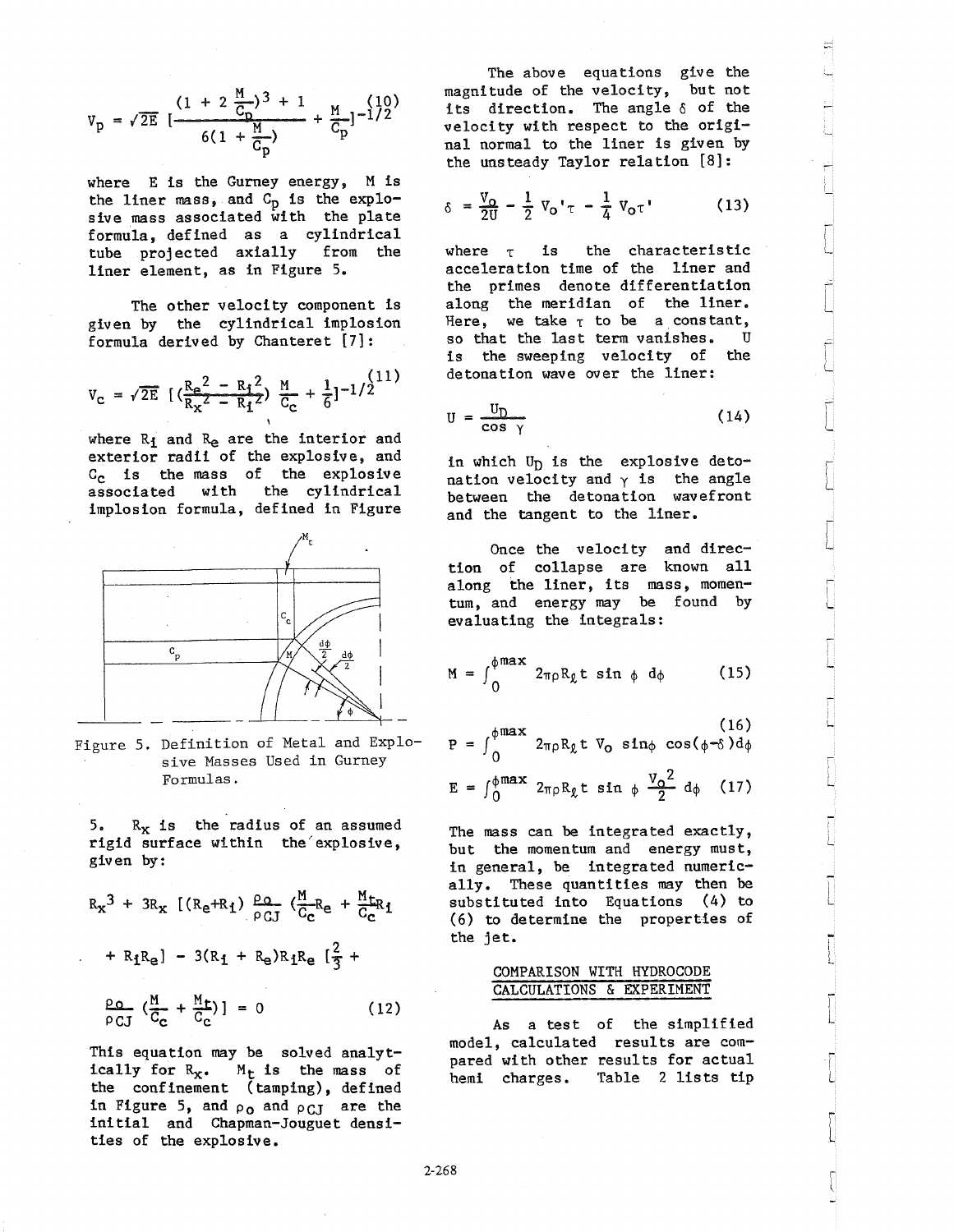Table 2. Comparison of Model with Hydrocode Calculations and Experiments

| Liner        |                                                    | Tip Velocity Minetic Energy<br>Thickness Confine- --------- ( $km/s$ ) --------- ----- (MJ) ----- --- (kN-s) ----- |       |      |         |                                   |          | Momentum    |       |
|--------------|----------------------------------------------------|--------------------------------------------------------------------------------------------------------------------|-------|------|---------|-----------------------------------|----------|-------------|-------|
| (X, C, D, I) | ment                                               |                                                                                                                    |       |      |         | HELP Exp. DEFEL Model DEFEL Model |          | DEFEL Model |       |
| 3.3          | none                                               | 4.29                                                                                                               | NA NA |      | NA 4.15 | NA 0.528                          |          | NA.         | 0.505 |
| $-3.3$       | $3.2mm$ Al $4.39$ $4.43$ $4.42$ $4.41$ 0.596 0.603 |                                                                                                                    |       |      |         |                                   |          | 0.572       | 0.545 |
| 3.3          | 6.4mm St                                           | 5.21                                                                                                               | 4.96  | NA.  | 5.00    |                                   | NA 0.789 | <b>NA</b>   | 0.632 |
| $3.0 - 1.5$  | 3.2mm Al                                           | 4.85 4.94                                                                                                          |       | 4.64 | 5.10    | 0.603                             | 0.607    | 0.520       | 0.482 |
| $3.0 - 1.5$  | 6.4mm St 5.95 6.28                                 |                                                                                                                    |       |      | NA 5.76 |                                   | NA 0.781 | NA          | 0.550 |

----------------------~------------------------------- ------------------

velocities for five different charge designs, as simulated by HELP and DEFEL codes, as measured in experiments, and as calculated from the simplified model. The HELP code and experimental data are from BRL [9, 10], and the DEFEL simulations were<br>performed by Dyna East [2, 3]. Dyna East  $[2, 3]$ . These charges are All similar to that shown in Figure 2, except for and confinement. Included are an unconfined charge with the uniform-wall liner and 6.4 mm-thick-steel-confined charges with the tapered and uniform-wall liners.

The simplified model was first calibrated by adjusting the collapse formulas, Equations (8) and (13), so that the jet kinetic energy (taken as 90% of the collapsing liner's kinetic energy) and axial momentum would agree (as close as possible) with the corresponding properties calculated by the DEFEL code for the aluminum-confined charges. Note that a close match was able to be made with the jet kinetic energy,<br>but that the collapse formula's collapse formula's axial momentum values are 4.7 and 7.3 percent lower than the DEFEL predictions. Once the model was calibrated, calculations of the other three cases were performed.

Comparison of results listed in Table 2 show quite good predictions of tip velocity. The simplified model differs from the HELP results by an average of 3.2% (maximum difference of 5.1%), from the DEFEL results by 5% (10% maximum), and from the experimental results by 3.2% (8.3% maximum). Moreover, trends in tip velocity caused by variations in liner and confinement are reflected in the results of the simplified model. We may conclude that this model can be a useful tool for the designer.

## PARAMETRIC STUDY

To further investigate trends in jet properties caused by varia-<br>tions in design parameters, a design parameters, a parametric study was performed. Specifically, variations in liner thickness and tapering, were consi-<br>dered. The 3%-constant-wall dered. The 3%-constant-wall copper-lined hemi with thin aluminum confinement shown in Figure 2 was chosen as a baseline about which variations were made.

First, liner thickness was varied over a range of 1.5% to 5%<br>of the charge diameter. Figure 6 of the charge diameter. shows that, as expected, tip velocity decreases with liner thickness, while Figures 7 and 8 show that total jet momentum and kinetic



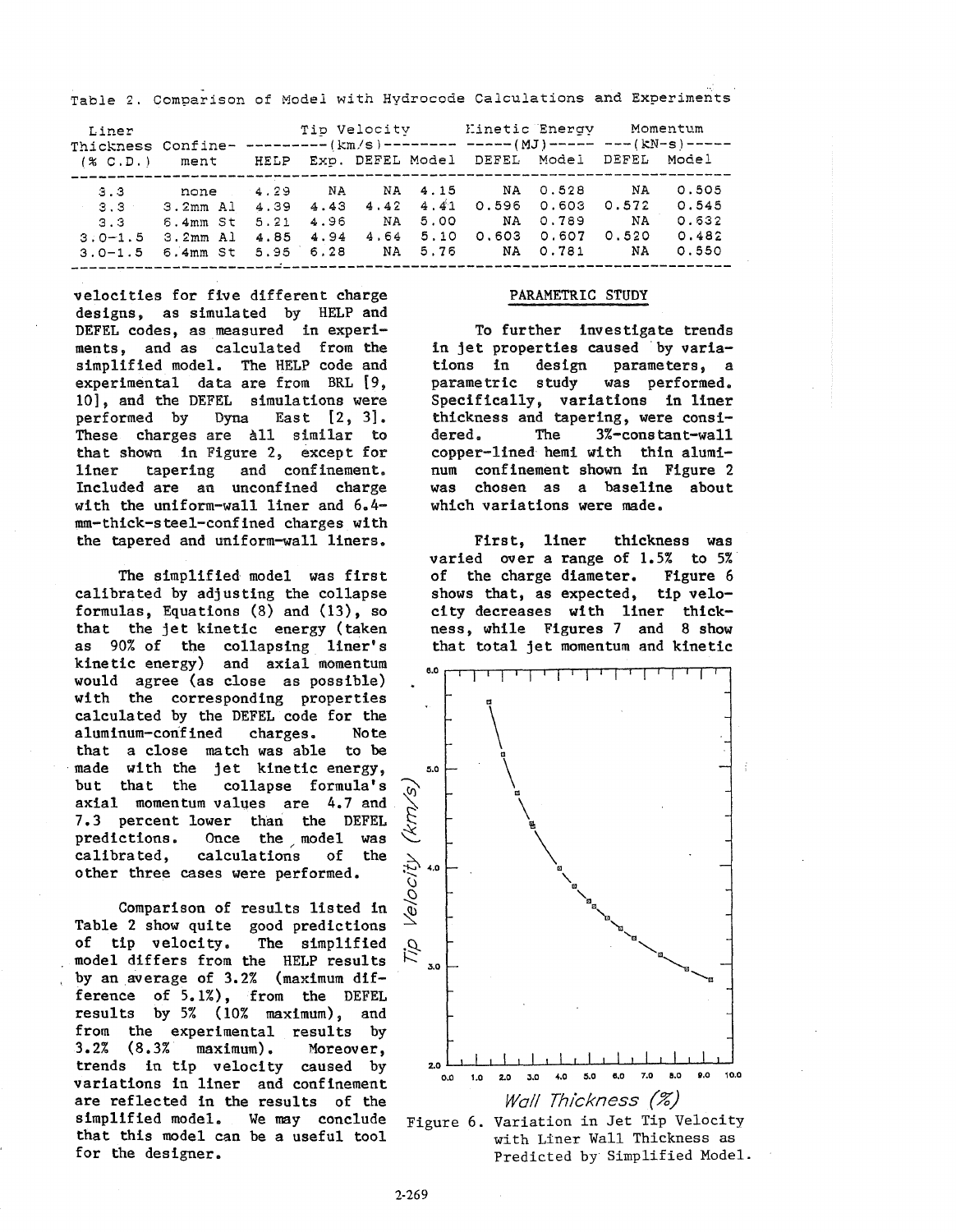



energy increase over this range. This indicates that very thin liners make less efficient use of<br>the available explosive energy. explosive energy. Still, total kinetic energy does not vary a great deal, only about 15% over a three-fold range of liner thickness.

Next, the effect of liner tapering was examined. First, liner thickness at the pole  $t_p$  was fixed at 3.3 mm, while thickness at the rim  $t_e$  was varied from 1.0 to 4.0 mm. As shown in Figure 9. As shown in Figure 9, thinning the rim (increasing the thickness ratio,  $t_p/t_e$ ) increases tip velocity. As shown in Figure 10, this increase in velocity is gained at the expense of the axial momentum. Jet energy, however, plotted in Figure 11, is not appreciably affected.

Variation of tapering while holding the rim (or equator) thickness fixed was also considered, as included in these three figures. Thickness at the pole was varied over a range of  $1.0$  to  $4.0$  mm. Even over this large range, thickening the pole reduces tip velocity







[

f""< L

**|**<br>|<br>|-

 $\overline{\mathbb{L}}$ 

i" L

"" "" ""<br>|<br>| L

 $\overline{\phantom{a}}$ 

 $\overline{\phantom{a}}$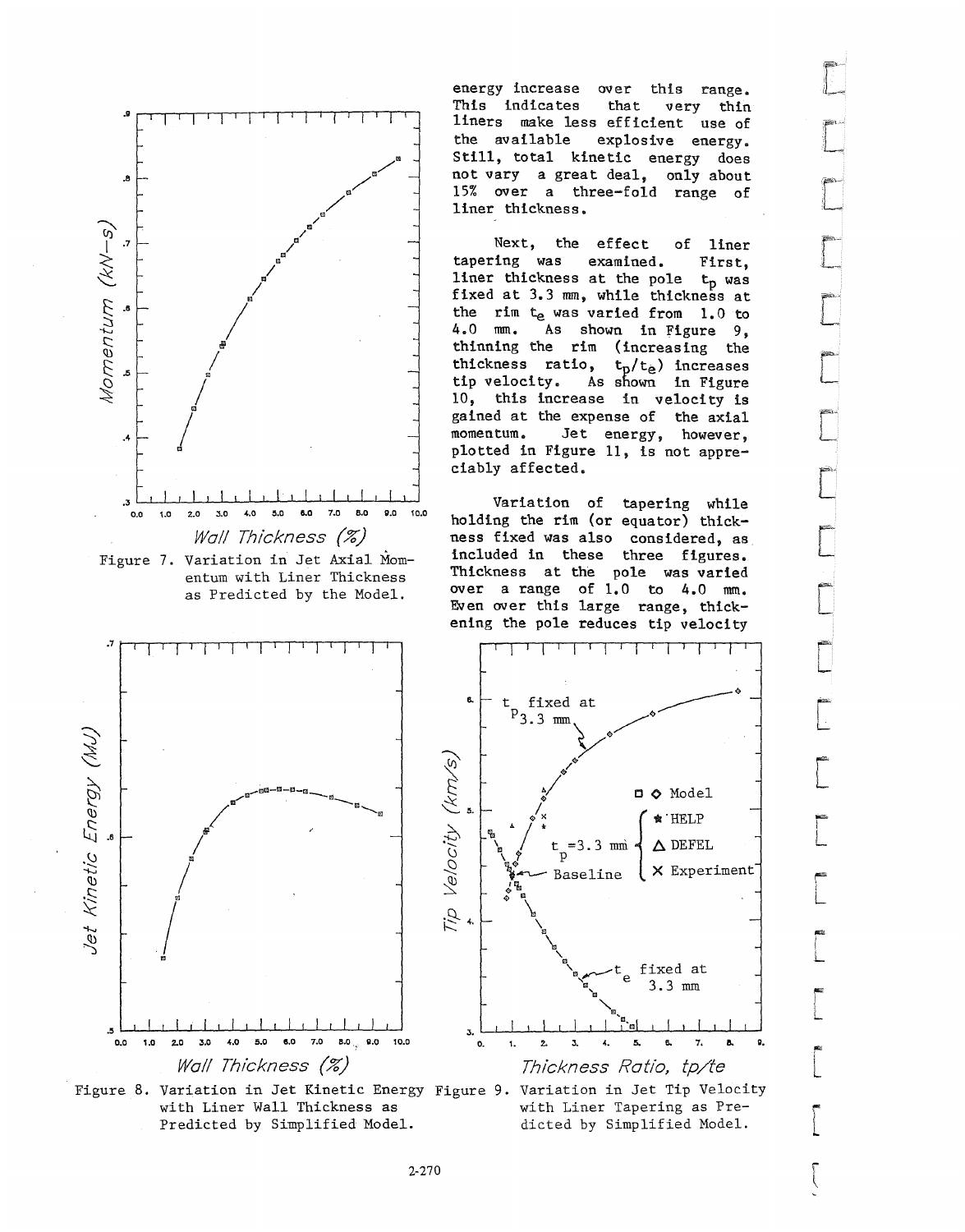only about 10%, as shown in Figure 9. Figures 10 and 11 show that increasing the pole thickness increases both jet momentum and kinetic energy.

## CONCLUSIONS AND DISCUSSIONS

A simplified model based on conservation of mass, momentum, and<br>energy has been developed. With energy has been developed. proper selection of the assumed ratio of tip to tail radii, this model gives good agreement with experimentally measured and codecalculated jet velocities. Also, parametric curves generated by the model give insight into the effect of variations in charge configuration on jet properties.

In the model, the ratio of the tip radius to the tail radius was assumed to be a constant. While this may be accurate for a set of charges of largely similar configuration, we have found that for widely differing charges, this ratio can have quite different values. For design purposes, it is recommended that this ratio first be established for the baseline design, and then used in the model to predict the effect of minor design changes.

J

 $\overline{\phantom{a}}$ 

 $\overline{\phantom{a}}$ 

 $\overline{\phantom{a}}$ 

 $\int$ 

 $\overline{\phantom{a}}$ 

 $\frac{1}{2}$ 

J

 $\perp$ 

 $\frac{1}{2}$ 

 $\int$ 

The collapse formulas presented here represent a simple, mathematical method for coupling the classi-<br>cal Gurney formulas for plate cal Gurney formulas for projection and cylindrical implosion for application to a hemispherical liner. While this set of formulas was able to be fit closely to the few cases considered here, a formula based more on physical principles would be more widely applicable.

## ACKNOWLEDGMENTS

This research was sponsored by the U.S. Army Ballistic Research Laboratory (BRL). The authors would like to acknowledge Dr. William P. Walters of BRL for his technical guidance and suggestions. They thank Mr. Glenn Weaver, BRL, for providing the results of his code simulations. They also thank Mr. Robert D. Ciccarelli and Mr. Michael Crilly of Dyna East for their analysis of the HELP code calculations.



Model.